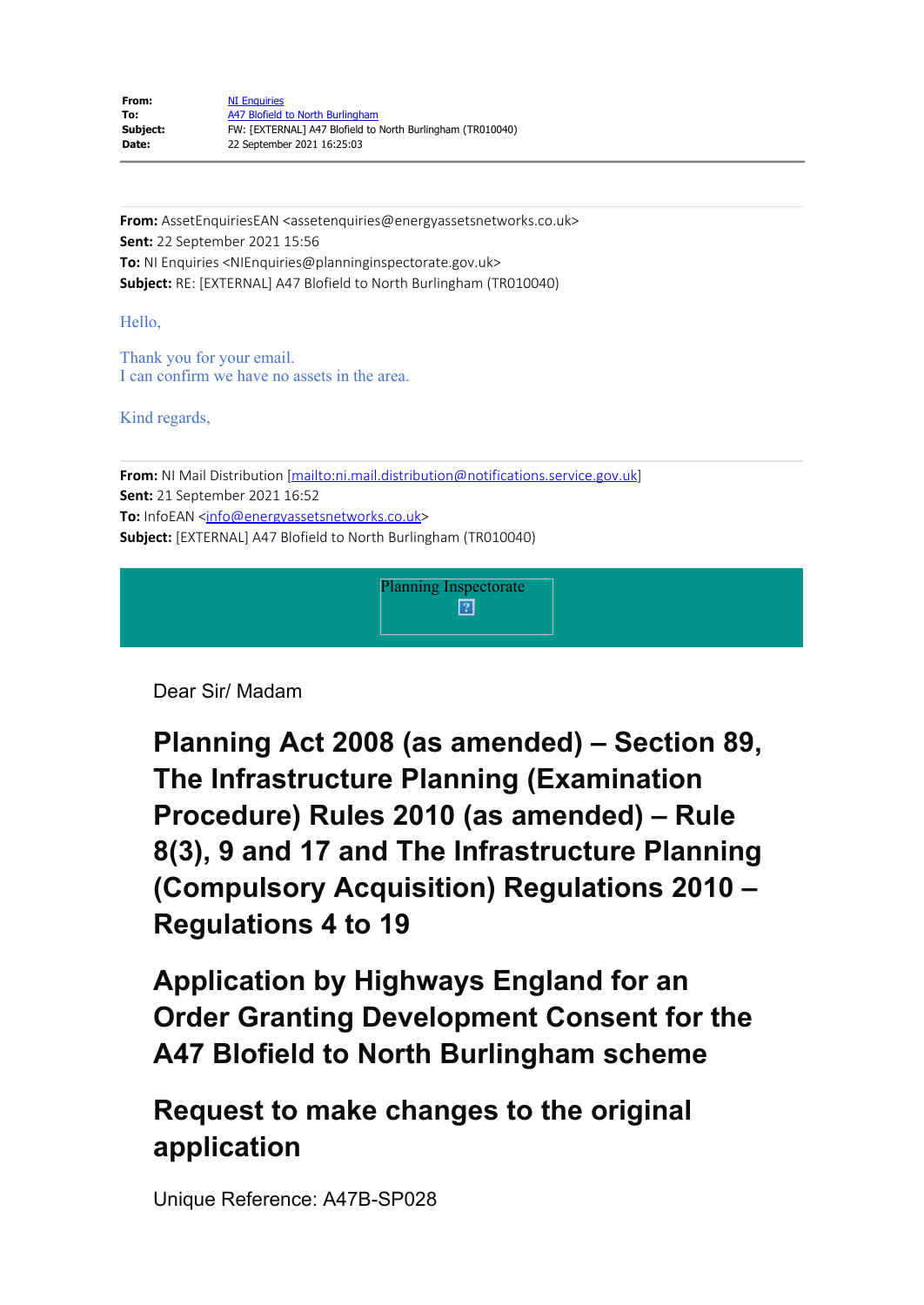Please find below a link to the Examining Authority's Procedural Decision to request additional consultation following the Applicant's request to make changes to the original application:

http://infrastructure.planninginspectorate.gov.uk/document/TR010040- [000655](https://gbr01.safelinks.protection.outlook.com/?url=http%3A%2F%2Finfrastructure.planninginspectorate.gov.uk%2Fdocument%2FTR010040-000655&data=04%7C01%7CA47BlofieldtoNorthBurlingham%40planninginspectorate.gov.uk%7C28b365b105f64a1410bf08d97ddd256b%7C5878df986f8848ab9322998ce557088d%7C0%7C0%7C637679211031457133%7CUnknown%7CTWFpbGZsb3d8eyJWIjoiMC4wLjAwMDAiLCJQIjoiV2luMzIiLCJBTiI6Ik1haWwiLCJXVCI6Mn0%3D%7C1000&sdata=xfcHf2a2DkVYDxXeBmrVhzYFCfVd7Oyk6CqLSNRPtrI%3D&reserved=0)

If this link does not open automatically, please cut and paste it into your browser.

You can also view this notification on the project page of the National Infrastructure Planning website:

https://infrastructure.planninginspectorate.gov.uk/projects/eastern/a47 [blofield-to-north-burlingham/?ipcsection=docs](https://infrastructure.planninginspectorate.gov.uk/projects/eastern/a47-blofield-to-north-burlingham/?ipcsection=docs)

Please contact us if you have any questions relating to this notification.

Yours faithfully

The A47 Blofield to North Burlingham Case Team

National Infrastructure Planning The Planning Inspectorate

Helpline: 0303 444 5000

Email: A47BlofieldtoNorthBurlingham@planninginspectorate.gov.uk

Web: https://infrastructure.planninginspectorate.gov.uk/ (National Infrastructure Planning) Web: www.gov.uk/government/organisations/planning-inspectorate

(The Planning Inspectorate) Twitter: @PINSgov

This communication does not constitute legal advice. Please view our Privacy Notice before sending information to the Planning Inspectorate



*Please note that the contents of this email and any attachments are privileged and/or confidential and intended solely for the use of the intended recipient. If you are not the intended recipient of this email*